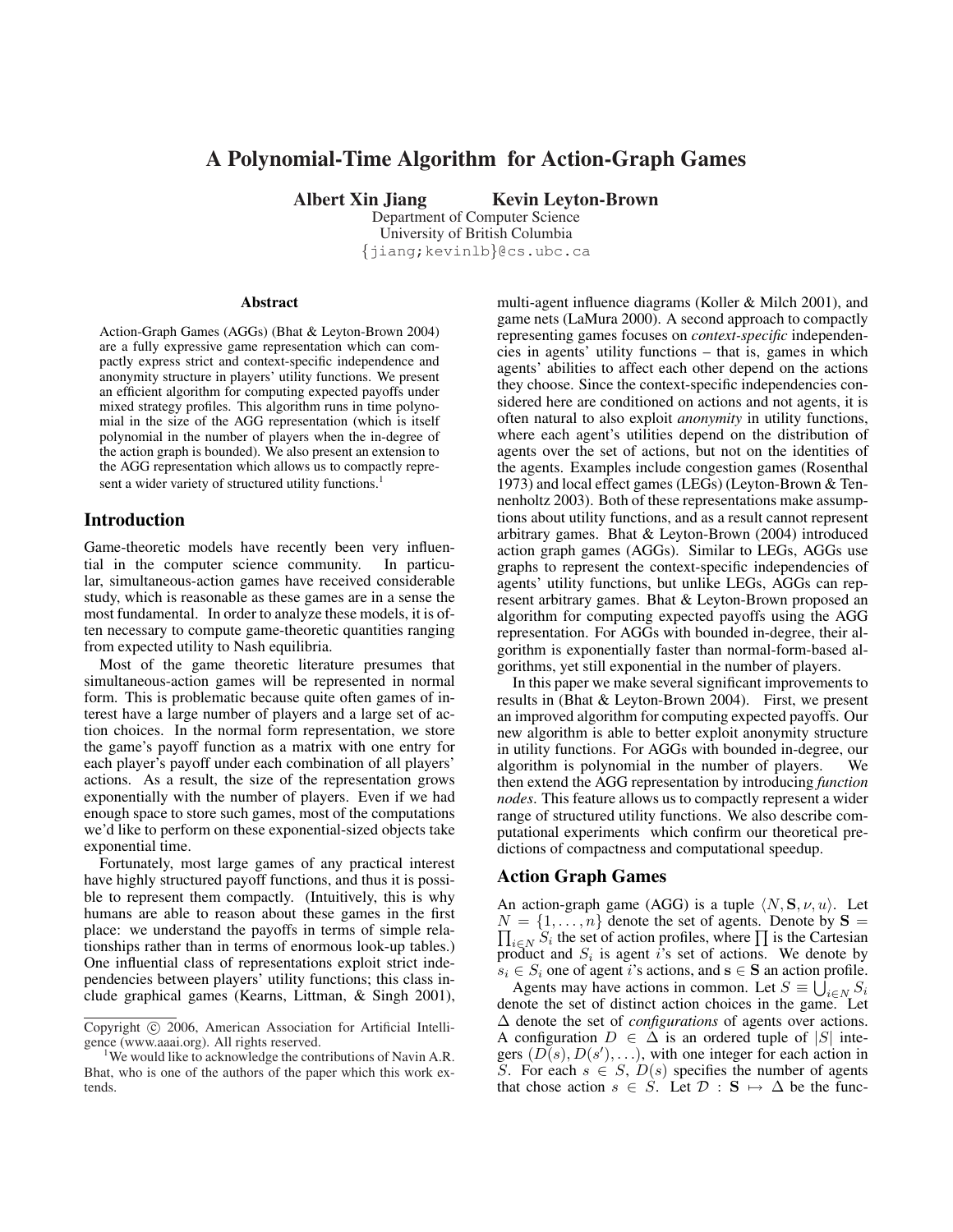tion that maps from an action profile s to the corresponding configuration D. These shared actions express the game's anonymity structure: agent i's utility depends only on her action  $s_i$  and the configuration  $\mathcal{D}(\mathbf{s})$ .

Let G be the *action graph*: a directed graph having one node for each action  $s \in S$ . The neighbor relation is given by  $\nu : S \mapsto 2^S$ . If  $s' \in \nu(s)$  there is an edge from s' to s. Let  $D^{(s)}$  denote a configuration over  $\nu(s)$ , i.e.  $D^{(s)}$  is a tuple of  $|v(s)|$  integers, one for each action in  $v(s)$ . Intuitively, agents are only counted in  $D^{(s)}$  if they take an action which is an element of  $\nu(s)$ .  $\Delta^{(s)}$  is the set of configurations over  $\nu(s)$  given that some player has played s.<sup>2</sup> Similarly we define  $\mathcal{D}^{(s)}$  :  $S \mapsto \Delta^{(s)}$  which maps from an action profile to the corresponding configuration over  $\nu(s)$ .

The action graph expresses *context-specific independencies* of utilities of the game:  $\forall i \in N$ , if i chose action  $s_i \in S$ , then i's utility depends only on the numbers of agents who chose actions connected to s, which is the configuration  $\mathcal{D}^{(s_i)}(\mathbf{s})$ . In other words, the configuration of actions not in  $\nu(s_i)$  does not affect *i*'s utility.

We represent the agents' utilities using a tuple of  $|S|$  functions  $u \equiv (u^s, u^{s'}, \dots)$ , one for each action  $s \in S$ . Each  $u^s$ is a function  $u^s : \Delta^{(s)} \mapsto \mathbb{R}$ . So if agent *i* chose action s, and the configuration over  $\nu(s)$  is  $D^{(s)}$ , then agent i's utility is  $u^s(D^{(s)})$ . Observe that all agents have the same utility function, i.e. conditioned on choosing the same action s, the utility each agent receives does not depend on the identity of the agent. For notational convenience, we define  $u(s, D^{(s)}) \equiv u^s(D^{(s)})$  and  $u_i(\mathbf{s}) \equiv u(s_i, \mathcal{D}^{(s_i)}(\mathbf{s})).$ 

Bhat & Leyton-Brown (2004) provided several examples of AGGs, showing that AGGs can represent arbitrary games, graphical games and games exhibiting context-specific independence without any strict independence. Due to space limits we do not reproduce these examples here.

### Size of an AGG Representation

We have claimed that action graph games provide a way of representing games compactly. But what exactly is the size of an AGG representation? And how does this size grow as the number of agents n grows? Let  $\mathcal{I} = \max_s |\nu(s)|$ , i.e. the maximum in-degree of the action graph. The size of an AGG representation is dominated by the size of its utility functions.<sup>3</sup> For each action  $s$ , we need to specify a utility value for each distinct configuration  $D^{(s)} \in \Delta^{(s)}$ . The set of configurations  $\Delta^{(s)}$  can be derived from the action graph, and can be sorted in lexicographical order. So we do not need to explicitly specify  $\Delta^{(s)}$ ; we can just specify a list of  $|\Delta^{(s)}|$  utility values that correspond to the (ordered) set of configurations.<sup>4</sup>  $|\Delta^{(s)}|$ , the number of distinct configurations over  $\nu(s)$ , in general does not have a closed-form expression. Instead, we consider the operation of extending all agents' action sets via  $\forall i : S_i \mapsto S$ . Now the number of configurations over  $\nu(s)$  is an upper bound on  $|\Delta^{(s)}|$ . The bound is the number of (ordered) combinatorial compositions of  $n - 1$  (since one player has already chosen s) into  $|\nu(s)| + 1$  nonnegative integers, which is  $\frac{(n-1+|\nu(s)|)!}{(n-1)! |\nu(s)|!}$ . Then the total space required for the utilities is bounded from above by  $|S| \frac{(n-1+\mathcal{I})!}{(n-1)! \mathcal{I}!}$  $\frac{(n-1)+1}{(n-1)!}\frac{1}{\mathcal{I}!}$ . If  $\mathcal I$  is bounded by a constant as *n* grows, the representation size grows like  $O(|S|n^{\mathcal{I}})$ , i.e. polynomially with respect to n.

For each AGG, there exists a unique *induced normal form* representation with the same set of players and  $|S_i|$  actions for each  $i$ ; its utility function is a matrix that specifies each player *i*'s payoff for each possible action profile  $s \in S$ . This implies a space complexity of  $n \prod_{i=1}^{n} |S_i|$ . When  $S_i \equiv S$ for all i, this becomes  $n|S|^n$ , which grows exponentially with respect to  $n$ . The number of payoff values stored in an AGG representation is always less than or equal to the number of payoff values in the induced normal form representation. For each entry in the induced normal form which represents  $i$ 's utility under action profile s, there exists a unique action profile s in the AGG with the corresponding action for each player. This s induces a unique configuration  $\mathcal{D}(s)$  over the AGG's action nodes. By construction of the AGG utility functions,  $\mathcal{D}(\mathbf{s})$  together with  $s_i$  determines a unique utility  $u^{s_i}(\mathcal{D}^{(s_i)}(s))$  in the AGG. Furthermore, there are no entries in the AGG utility functions that do not correspond to any action profile  $(s_i, s_{-i})$  in the normal form. This means that there exists a many-to-one mapping from entries of normal form to utilities in the AGG. Of course, the AGG representation has the extra overhead of representing the action graph, which is bounded by  $|S|\mathcal{I}$ . But asymptotically, AGG's space complexity is never worse than the equivalent normal form.

### Computing with AGGs

One of the main motivations of compactly representing games is to do efficient computation on the games. We focus on the computational task of computing expected payoffs under a mixed strategy profile. Besides being important in itself, this task is an essential component of many game-theoretic applications, e.g. computing best responses, Govindan and Wilson's continuation methods for finding Nash equilibria (2003; 2004), the simplicial subdivision algorithm for finding Nash equilibria (van der Laan, Talman, & van der Heyden 1987), and finding correlated equilibria using Papadimitriou's algorithm (2005).

Let  $\varphi(X)$  denote the set of all probability distributions over a set  $X$ . Define the set of mixed strategies for  $i$  as  $\Sigma_i \equiv \varphi(S_i)$ , and the set of all mixed strategy profiles as  $\Sigma \equiv \frac{1}{2}$  $i \in N$   $\Sigma_i$ . We denote an element of  $\Sigma_i$  by  $\sigma_i$ , an element of  $\Sigma$  by  $\sigma$ , and the probability that i plays action s as  $\sigma_i(s)$ .

<sup>&</sup>lt;sup>2</sup>If action s is in multiple players' action sets (say players i, j), and these action sets do not completely overlap, then it is possible that the set of configurations given that i played s (denoted  $\Delta^{(s,i)}$ ) is different from the set of configurations given that  $j$  played  $s$ .  $\Delta^{(s)}$  is the union of these sets of configurations.

<sup>&</sup>lt;sup>3</sup>The action graph can be represented as neighbor lists, with space complexity  $O(|S|\mathcal{I})$ .

<sup>&</sup>lt;sup>4</sup>This is the most compact way of representing the utility functions, but does not provide easy random access of the utilities.

Therefore, when we want to do computation using AGG, we may convert each utility function  $u^s$  to a data structure that efficiently implements a mapping from sequences of integers to (floatingpoint) numbers, (e.g. tries, hash tables or Red-Black trees), with space complexity in the order of  $O(\mathcal{I}|\Delta^{(s)}|)$ .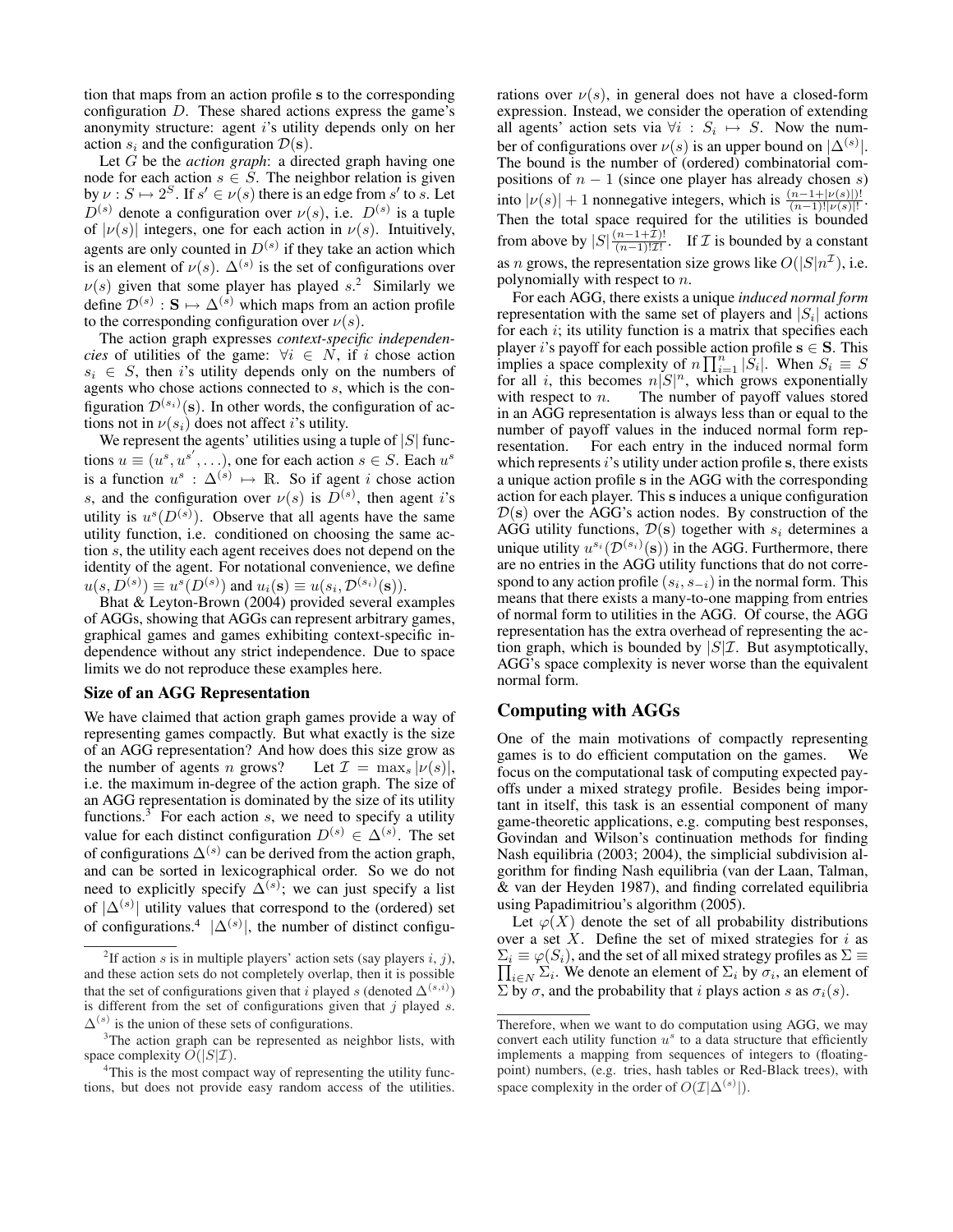Define the expected utility to agent  $i$  for playing pure strategy  $s_i$ , given that all other agents play the mixed strategy profile  $\sigma_{-i}$ , as

$$
V_{s_i}^i(\sigma_{-i}) \equiv \sum_{\mathbf{s}_{-i} \in \mathbf{S}_{-i}} u_i(s_i, \mathbf{s}_{-i}) \Pr(\mathbf{s}_{-i}|\sigma_{-i}).
$$
 (1)

where  $Pr(\mathbf{s}_{-i} | \sigma_{-i}) = \prod_{j \neq i} \sigma_j(s_j)$  is the probability of  $s_{-i}$ under the mixed strategy  $\sigma_{-i}$ .

Equation (1) is a sum over the set  $S_{-i}$  of action profiles Equation (1) is a sum over the set  $S_{-i}$  of action profiles<br>of players other than i. The number of terms is  $\prod_{j \neq i} |S_j|$ , which grows exponentially in  $n$ . Thus (1) is an exponential time algorithm for computing  $V_{s_i}^i(\sigma_{-i})$ . If we were using the normal form representation, there really would be  $|S_{-i}|$  different outcomes to consider, each with potentially distinct payoff values, so evaluation Equation (1) is the best we could do.

Can we do better using the AGG representation? Since AGGs are fully expressive, representing a game without any structure as an AGG would not give us any computational savings compared to the normal form. Instead, we are interested in structured games that have a compact AGG representation. In this section we present an algorithm that given any *i*,  $s_i$  and  $\sigma_{-i}$ , computes the expected payoff  $V_{s_i}^i(\sigma_{-i})$ in time polynomial with respect to the size of the AGG representation. In other words, our algorithm is efficient if the AGG is compact, and requires time exponential in  $n$  if it is not. In particular, recall that for classes of AGGs whose in-degrees are bounded by a constant, their sizes are polynomial in  $n$ . As a result our algorithm will be polynomial in  $n$ for such games.

First we consider how to take advantage of the contextspecific independence structure of the AGG, i.e. the fact that i's payoff when playing  $s_i$  only depends on the configurations in the neighborhood of i. This allows us to *project* the other players' strategies into smaller action spaces that are relevant given  $s_i$ . Intuitively we construct a graph from the point of view of an agent who took a particular action, expressing his indifference between actions that do not affect his chosen action. This can be thought of as inducing a context-specific graphical game. Formally, for every action  $s \in S$  define a reduced graph  $G^{(s)}$  by including only the nodes  $\nu(s)$  and a new node denoted  $\emptyset$ . The only edges included in  $G^{(s)}$  are the directed edges from each of the nodes  $\nu(s)$  to the node s. Player j's action  $s_j$  is projected to a node  $s_j^{(s)}$  in the reduced graph  $G^{(s)}$  by the following mapping:  $s_j^{(s)} \equiv$  $\overline{C}$  $s_j$   $s_j \in \nu(s)$  $\emptyset$   $s_j \in V(s)$  In other words, actions  $\emptyset$   $s_j \notin V(s)$ 

that are not in  $\nu(s)$  (and therefore do not affect the payoffs of agents playing s) are projected to ∅. The resulting *projected* action set  $S_j^{(s)}$  has cardinality at most  $\min(|S_j|, |\nu(s)| + 1)$ .

We define the set of mixed strategies on the projected action set  $S_j^{(s)}$  by  $\Sigma_j^{(s)} \equiv \varphi(S_j^{(s)})$ . A mixed strategy  $\sigma_j$  on the original action set  $S_j$  is projected to  $\sigma_j^{(s)} \in \Sigma_j^{(s)}$  by the following mapping:

$$
\sigma_j^{(s)}(s_j^{(s)}) \equiv \begin{cases}\n\sigma_j(s_j) & s_j \in \nu(s) \\
\sum_{s' \in S_i \setminus \nu(s)} \sigma_j(s') & s_j^{(s)} = \emptyset\n\end{cases} . \tag{2}
$$

So given  $s_i$  and  $\sigma_{-i}$ , we can compute  $\sigma_{-i}^{(s_i)}$  in  $O(n|S|)$  time in the worst case. Now we can operate entirely on the projected space, and write the expected payoff as

$$
V_{s_i}^i(\sigma_{-i}) = \sum_{\substack{s_{-i}^{(s_i)} \in S_{-i}^{(s_i)}}} u(s_i, \mathcal{D}^{(s_i)}(s_i, s_{-i})) \Pr(s_{-i}^{(s_i)} | \sigma_{-i}^{(s_i)})
$$

where  $Pr(s_{-i}^{(s_i)} | \sigma_{-i}^{(s_i)}) = \prod_{j \neq i} \sigma_j^{(s_i)}(s_j^{(s_i)})$ . The summation is over  $S_{-i}^{(s_i)}$ , which in the worst case has  $(|\nu(s_i)|+1)^{(n-1)}$ terms. So for AGGs with strict or context-specific independence structure, computing  $V_{s_i}^i(\sigma_{-i})$  this way is much faster than doing the summation in (1) directly. However, the time complexity of this approach is still exponential in  $n$ .

Next we want to take advantage of the anonymity structure of the AGG. Recall from our discussion of representation size that the number of distinct configurations is usually smaller than the number of distinct pure action profiles. So ideally, we want to compute the expected payoff  $V_{s_i}^{i}(\sigma_{-i})$ as a sum over the possible configurations, weighted by their probabilities:

$$
V_{s_i}^i(\sigma_{-i}) = \sum_{D^{(s_i)} \in \Delta^{(s_i, i)}} u_i(s_i, D^{(s_i)}) Pr(D^{(s_i)} | \sigma^{(s_i)}) \tag{3}
$$

where  $\sigma^{(s_i)} \equiv (s_i, \sigma^{(s_i)}_{-i})$  and

$$
\Pr(D^{(s_i)}|\sigma^{(s_i)}) = \sum_{\mathbf{s}:\mathcal{D}^{(s_i)}(\mathbf{s})=D^{(s_i)}} \prod_{j=1}^N \sigma_j(s_j) \qquad (4)
$$

which is the probability of  $D^{(s_i)}$  given the mixed strategy profile  $\sigma^{(s_i)}$ . Equation (3) is a summation of size  $|\Delta^{(s_i,i)}|$ , the number of configurations given that  $i$  played  $s_i$ , which is polynomial in  $n$  if  $\mathcal I$  is bounded. The difficult task is to compute  $Pr(D^{(s_i)} | \sigma^{(s_i)})$  for all  $D^{(s_i)} \in \Delta^{(s_i, i)}$ , i.e. the probability distribution over  $\Delta^{(s_i,i)}$  induced by  $\sigma^{(s_i)}$ . We observe that the sum in Equation (4) is over the set of all action profiles corresponding to the configuration  $D^{(s_i)}$ . The size of this set is exponential in the number of players. Therefore directly computing the probability distribution using Equation (4) would take exponential time in  $n$ . Indeed this is the approach proposed in (Bhat & Leyton-Brown 2004).

Can we do better? We observe that the players' mixed strategies are independent, i.e.  $\sigma$  is a product probability strategies are independent, i.e.  $\sigma$  is a product probability<br>distribution  $\sigma(s) = \prod_i \sigma_i(s_i)$ . Also, each player affects the configuration  $D$  independently. This structure allows us to use dynamic programming (DP) to efficiently compute the probability distribution  $Pr(D^{(s_i)} | \sigma^{(s_i)})$ . The intuition behind our algorithm is to apply one agent's mixed strategy at a time. Let  $\sigma_{1...k}^{(s_i)}$  denote the projected strategy profile of agents  $\{1, \ldots, k\}$ . Denote by  $\Delta_k^{(s_i)}$  the set of configurations induced by actions of agents  $\{1, \ldots, k\}$ . Similarly denote  $D_k^{(s_i)} \in \Delta_k^{(s_i)}$ . Denote by  $P_k$  the probability distribution on  $\Delta_k^{(s_i)}$  induced by  $\sigma_{1...k}^{(s_i)}$ , and by  $P_k[D]$  the probability of configuration  $D$ . At iteration  $k$  of the algorithm, we compute  $P_k$  from  $P_{k-1}$  and  $\sigma_k^{(s_i)}$ . After iteration n, the algorithm stops and returns  $P_n$ . The pseudocode of our DP algorithm is shown as Algorithm 1. Due to space limits we omit the proof of correctness of our algorithm.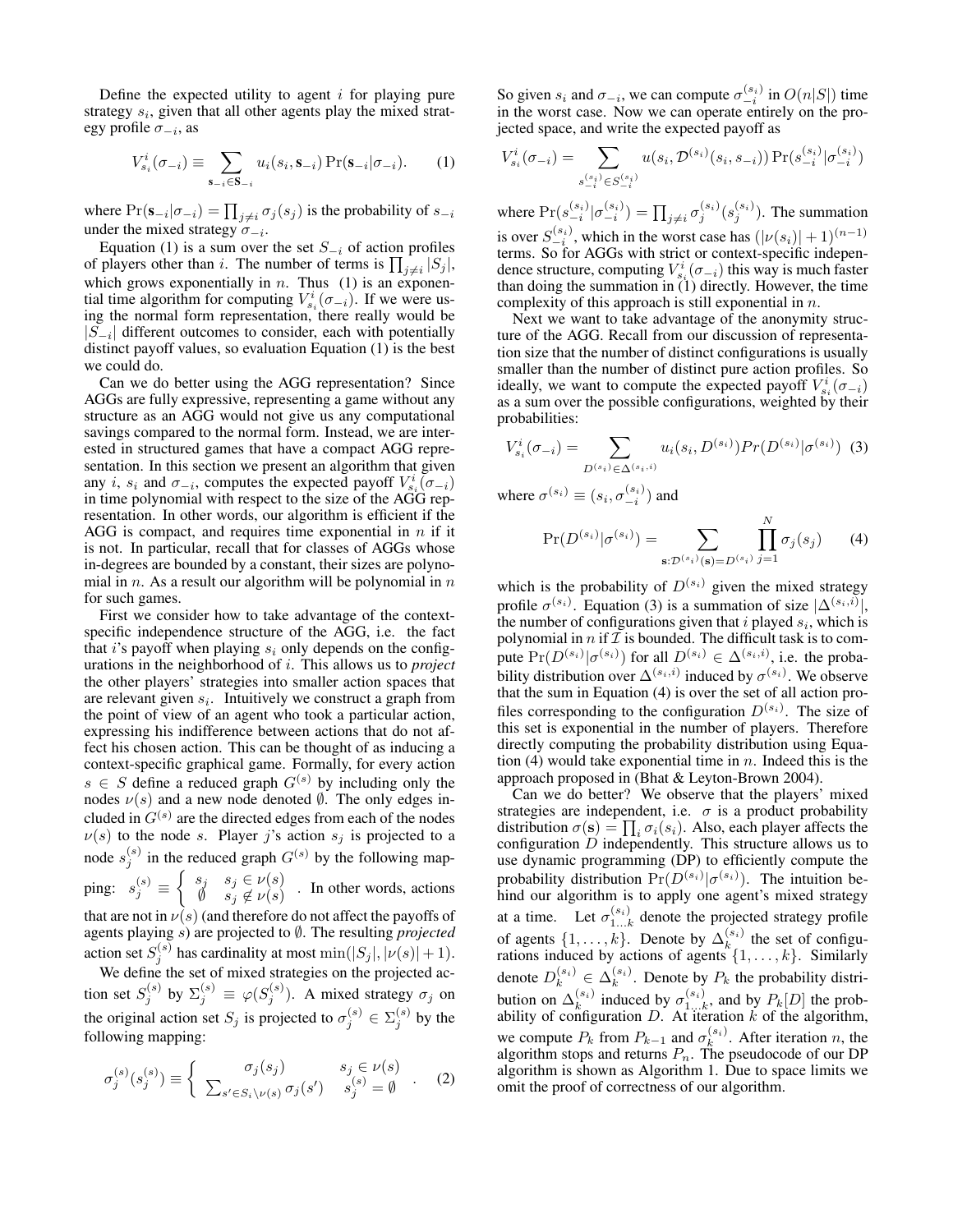Algorithm 1 Computing the induced probability distribution  $Pr(D^{(s_i)} | \sigma^{(s_i)})$ .

Algorithm ComputeP **Input**:  $s_i$ ,  $\sigma^{(s_i)}$ **Output**:  $P_n$ , which is the distribution  $Pr(D^{(s_i)} | \sigma^{(s_i)})$  represented as a trie.  $D_0^{(s_i)} = (0, \ldots, 0)$  $P_0[D_0^{(s_i)}] = 1.0 \text{ // Initialization: } \Delta_0^{(s_i)} = \{D_0^{(s_i)}\}$ for  $k=1$  to  $n$  do Initialize  $P_k$  to be an empty trie for all  $D_{k-1}^{(s_i)}$  from  $P_{k-1}$  do for all  $s_k^{(s_i)} \in S_k^{(s_i)}$  such that  $\sigma_k^{(s_i)}(s_k^{(s_i)}) > 0$  do  $D_k^{(s_i)} = D_{k-1}^{(s_i)}$ if  $s_k^{(s_i)} \neq \emptyset$  then  $D_k^{(s_i)}(s_k^{(s_i)})$  += 1 // Apply action  $s_k^{(s_i)}$ <br>end if if  $P_k[D_k^{(s_i)}]$  does not exist yet then  $P_k[D_k^{(s_i)}] = 0.0$ end if  $P_k[D_k^{(s_i)}] \mathrel{+}= P_{k-1}[D_{k-1}^{(s_i)}] \times \sigma_k^{(s_i)}(s_k^{(s_i)})$ end for end for end for return  $P_n$ 

Each  $D_k^{(s_i)}$  is represented as a sequence of integers, so  $P_k$  is a mapping from sequences of integers to real numbers. We need a data structure to manipulate such probability distributions over configurations (sequences of integers) which permits quick lookup, insertion and enumeration. An efficient data structure for this purpose is a *trie* (Fredkin 1962). Tries are commonly used in text processing to store strings of characters, e.g. as dictionaries for spell checkers. Here we use tries to store strings of integers rather than characters. Both lookup and insertion complexity is linear in  $|\nu(s_i)|$ . To achieve efficient enumeration of all elements of a trie, we store the elements in a list, in the order of their insertions.

Our algorithm for computing  $V_{s_i}^i(\sigma_{-i})$  consists of first computing the projected strategies using (2), then following Algorithm 1, and finally doing the weighted sum given in (3). The overall complexity is  $O(n|S| +$  $n|\nu(s_i)|^2|\Delta^{(s_i,i)}(\sigma_{-i})|),$  where  $\Delta^{(s_i,i)}(\sigma_{-i})$  denotes the set of configurations over  $\nu(s_i)$  that have positive probability of occurring under the mixed strategy  $(s_i, \sigma_{-i})$ . Due to space limits we omit the derivation of this complexity result. Since  $|\Delta^{(s_i,i)}(\sigma_{-i})| \leq |\Delta^{(s_i,i)}| \leq |\Delta^{(s_i)}|$ , and  $|\Delta^{(s_i)}|$ is the number of payoff values stored in payoff function  $u^{s_i}$ , this means that expected payoffs can be computed in polynomial time with respect to the size of the AGG. Furthermore, our algorithm is able to exploit strategies with small supports which lead to a small  $|\Delta^{(s_i,i)}(\sigma_{-i})|$ . Since  $|\Delta^{(s_i)}|$  is bounded by  $\frac{(n-1+|\nu(s_i)|)!}{(n-1)!|\nu(s_i)|!}$ , this implies that if the in-degree of the graph is bounded by a constant, then the complexity of computing expected payoffs is  $O(n|S| + n^{I+1})$ .

Theorem 1. *Given an AGG representation of a game,* i*'s*  $e$ xpected payoff  $V_{s_i}^i(\sigma_{-i})$  can be computed in time polyno*mial in the size of the representation. If* I*, the in-degree of*

the action graph, is bounded by a constant,  $V^i_{s_i}(\sigma_{-i})$  can be *computed in time polynomial in* n*.*

## AGG with Function Nodes

There are games with certain kinds of context-specific independence structures that AGGs are not able to exploit.

Example 1. *In the Coffee Shop Game there are* n *players; each player is planning to open a new coffee shop in a downtown area, but has to decide on the location. The downtown area is represented by a* r × c *grid. Each player can choose to open the shop at any of the*  $B \equiv rc$  *blocks, or decide not to enter the market. Conditioned on player* i *choosing some location* s*, her utility depends on the number of players that chose the same block, the number of players that chose any of the surrounding blocks, and the number of players that chose any other location.*

The normal form representation of this game has size  $n|S|^n = n(B+1)^n$ . Let us now represent the game as an AGG. We observe that if agent  $i$  chooses an action s corresponding to one of the  $B$  locations, then her payoff is affected by the configuration over all  $B$  locations. Hence,  $\nu(s)$  would consist of B action nodes corresponding to the B locations. The action graph has in-degree  $\mathcal{I} = B$ . Since the action sets completely overlap, the representation size is  $O(|S||\Delta^{(s)}|) = O(B\frac{(n-1+B)!}{(n-1)!B!}$  $\frac{(n-1+B)!}{(n-1)!B!}$ . If we hold B constant, this becomes  $O(Bn^B)$ , which is exponentially more compact than the normal form representation. If we instead hold n constant, the size of the representation is  $O(B<sup>n</sup>)$ , which is only slightly better than the normal form.

Intuitively, the AGG representation is only able to exploit the anonymity structure in this game. However, this game's payoff function does have context-specific structure. Observe that  $u^s$  depends only on three quantities: the number of players that chose the same block, the surrounding blocks, and other locations. In other words,  $u^s$  can be written as a function g of only 3 integers:  $u^{s}(D^{(s)}) =$  $g(D(s), \sum_{s' \in S'} D(s'), \sum_{s'' \in S''} D(s''))$  where  $S'$  is the set of actions that surrounds  $s$  and  $S''$  the set of actions corresponding to the other locations. Because the AGG representation is not able to exploit this context-specific information, utility values are duplicated in the representation.

We can find similar examples where  $u^s$  could be written as a function of a small number of intermediate parameters. One example is a "parity game" where  $u^s$  depends only on One example is a "parity game" where  $u^s$  depends only on whether  $\sum_{s' \in \nu(s)} D(s')$  is even or odd. Thus  $u^s$  would have just two distinct values, but the AGG representation would have to specify a value for every configuration  $D^{(s)}$ .

This kind of structure can be exploited within the AGG framework by introducing *function nodes* to the action graph  $G$ . Now  $G$ 's vertices consist of both the set of action nodes  $S$ and the set of function nodes P. We require that no function node  $p \in P$  can be in any player's action set, i.e.  $S \cap P = \{\}.$ Each node in G can have action nodes and/or function nodes as neighbors. For each  $p \in P$ , we introduce a function  $f_p: \Delta^{(p)} \mapsto \mathbb{N}$ , where  $D^{(p)} \in \Delta^{(p)}$  denotes configurations over  $p$ 's neighbors. The configurations  $D$  are extended over the entire set of nodes, by defining  $D(p) \equiv f_p(D^{(p)})$ . Intuitively,  $D(p)$  are the intermediate parameters that players' utilities depend on.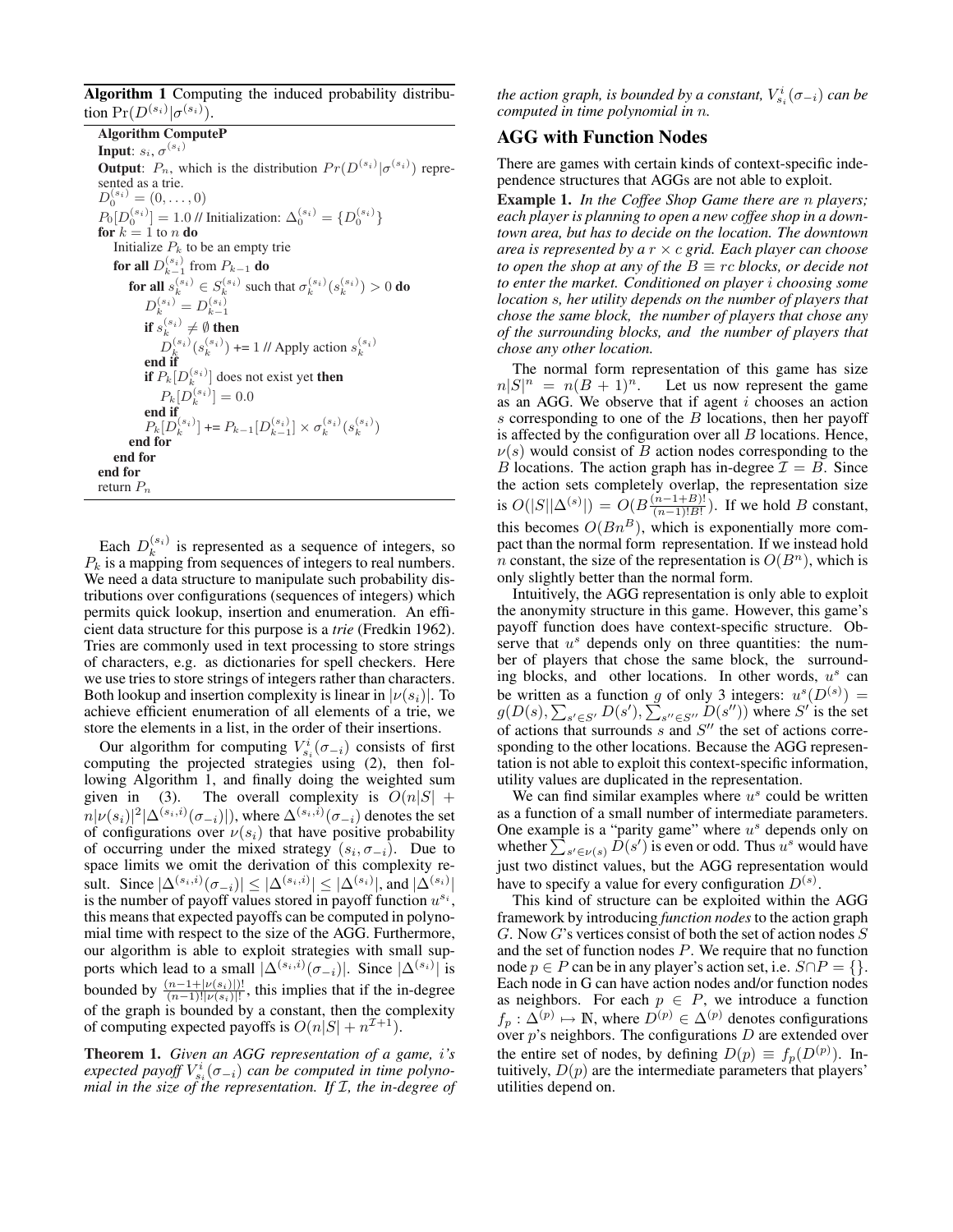

Figure 1: A  $5 \times 6$  Coffee Shop Game: Left: the AGG representation without function nodes (looking at only the neighborhood of the a node s). Right: after introducing two function nodes, *s* now has only 3 incoming edges.

To ensure that the AGG is meaningful, the graph  $G$  restricted to nodes in  $P$  is required to be a directed acyclic graph (DAG). Furthermore it is required that every  $p \in P$ has at least one neighbor (i.e. incoming edge). These conditions ensure that  $D(s)$  for all s and  $D(p)$  for all p are well-defined. To ensure that every  $p \in P$  is "useful", we also require that  $p$  has at least one out-going edge. As before, for each action node s we define a utility function  $u^s$  :  $\Delta^{(s)} \mapsto \mathbb{R}$ . We call this extended representation  $(N, S, P, \nu, \{f_p\}_{p \in P}, u)$  an Action Graph Game with Function Nodes (AGGFN).

### Representation Size

Given an AGGFN, we can construct an equivalent AGG with the same players  $N$  and actions  $S$  and equivalent utility functions, but represented without any function nodes. We put an edge from  $s'$  to s in the AGG if either there is an edge from  $s'$  to s in the AGGFN, or there is a path from  $s'$ to s through a chain of function nodes. The number of utilities stored in an AGGFN is no greater than the number of utilities in the equivalent AGG without function nodes. We can show this by following similar arguments as before, establishing a many-to-one mapping from utilities in the AGG representation to utilities in the AGGFN. On the other hand, AGGFNs have to represent the functions  $f_p$ , which can either be implemented using elementary operations, or represented as mappings similar to  $u^s$ . We want to add function nodes only when they represent meaningful intermediate parameters and hence reduce the number of incoming edges on action nodes.

Consider our coffee shop example. For each action node s corresponding to a location, we introduce function nodes  $p'_s$  and  $p''_s$ . Let  $\nu(p'_s)$  consist of actions surrounding s, and  $\nu(p''_s)$  consist of actions for the other locations. Then we modify  $\nu(s)$  so that it has 3 nodes:  $\nu(s) = \{s, p'_s, p''_s\}$ , as shown in Figure 1. For all function nodes  $p \in P$ , we define shown in Figure 1. For all function holds  $p \in F$ , we define  $f_p(D^{(p)}) = \sum_{m \in \nu(p)} D(m)$ . Now each  $D^{(s)}$  is a configuration over only 3 nodes. Since  $f_p$  is a summation operator,  $|\Delta^{(s)}|$  is the number of compositions of  $n-1$  into 4 nonnegative integers,  $\frac{(n+2)!}{(n-1)!3!} = n(n+1)(n+2)/6 = O(n^3)$ . We must therefore store  $O(Bn^3)$  utility values.

### Computing with AGGFNs

Our expected-payoff algorithm cannot be directly applied to AGGFNs with arbitrary  $f_p$ . First of all, projection of strategies does not work directly, because a player  $j$  playing an action  $s_j \notin \nu(s)$  could still affect  $D^{(s)}$  via function nodes. Furthermore, our DP algorithm for computing the probabilities does not work because for an arbitrary function node  $p \in \nu(s)$ , each player would not be guaranteed to affect  $D(p)$  independently. Therefore in the worst case we need to convert the AGGFN to an AGG without function nodes in order to apply our algorithm. This means that we are not always able to translate the extra compactness of AGGFNs over AGGs into more efficient computation.

Definition 1. *An AGGFN is* contribution-independent (CI) *if*

- For all  $p \in P$ ,  $\nu(p) \subseteq S$ , *i.e.* the neighbors of function *nodes are action nodes.*
- *There exists a commutative and associative operator* ∗*, and for each node*  $s \in S$  *an integer*  $w_s$ *, such that given an action profile* **s***, for all*  $p \in P$ *,*  $\tilde{D}(p) = *_{i \in N : s_i \in \nu(p)} w_{s_i}$ *.*

Note that this definition entails that  $D(p)$  can be written as a function of  $D^{(p)}$  by collecting terms:  $D(p) \equiv f_p(D^{(p)}) =$  $*_s \in \nu(p) (*_{k=1}^{D(s)} w_s).$ 

The coffee shop game is an example of a contributionindependent AGGFN, with the summation operator serving as  $*$ , and  $w_s = 1$  for all s. For the parity game mentioned earlier, ∗ is instead addition mod 2. If we are modeling an auction, and want  $D(p)$  to represent the amount of the winning bid, we would let  $w<sub>s</sub>$  be the bid amount corresponding to action s, and ∗ be the max operator.

For contribution-independent AGGFNs, it is the case that for all function nodes p, each player's strategy affects  $D(p)$ independently. This fact allows us to adapt our algorithm to efficiently compute the expected payoff  $V_{s_i}^i(\sigma_{-i})$ . For simplicity we present the algorithm for the case where we have one operator  $*$  for all  $p \in P$ , but our approach can be directly applied to games with different operators associated with different function nodes, and likewise with a different set of  $w_s$  for each operator.

We define the *contribution* of action s to node  $m \in S \cup P$ , denoted  $C_s(m)$ , as 1 if  $m = s$ , 0 if  $m \in S \setminus \{s\}$ , and \*<sub>m'∈v(m)</sub>(\* $c_s(m')$ <sup>'</sup>w<sub>s</sub>) if  $m \in P$ . Then it is easy to verify that given an action profile s,  $D(s) = \sum_{j=1}^{n} C_{s_j}(s)$  for all  $s \in S$  and  $D(p) = *_{j=1}^{n} C_{s_j}(p)$  for all  $p \in P$ .

Given that player i played  $s_i$ , we define the projected contribution of action s, denoted  $C_s^{(s_i)}$ , as the tuple  $(C_s(m))_{m \in \nu(s_i)}$ . Note that different actions may have identical projected contributions. Player j's mixed strategy  $\sigma_i$ induces a probability distribution over  $j$ 's projected contributions,  $Pr(C^{(s_i)} | \sigma_j) = \sum_{s_j : C^{(s_i)}_{s_j} = C^{(s_i)}} \sigma_j(s_j)$ . Now we can operate entirely using the probabilities on projected contributions instead of the mixed strategy probabilities. This is analogous to the projection of  $\sigma_j$  to  $\sigma_j^{(s_i)}$  in our algorithm for AGGs without function nodes.

Algorithm 1 for computing the distribution  $Pr(D^{(s_i)}|\sigma)$ can be straightforwardly adopted to work with contributionindependent AGGFNs: whenever we apply player  $k$ 's contribution  $C_{s_k}^{(s_i)}$  to  $D_{k-1}^{(s_i)}$ , the resulting configuration  $D_k^{(s_i)}$ is computed componentwise as follows:  $D_k^{(s_i)}(m)$  =